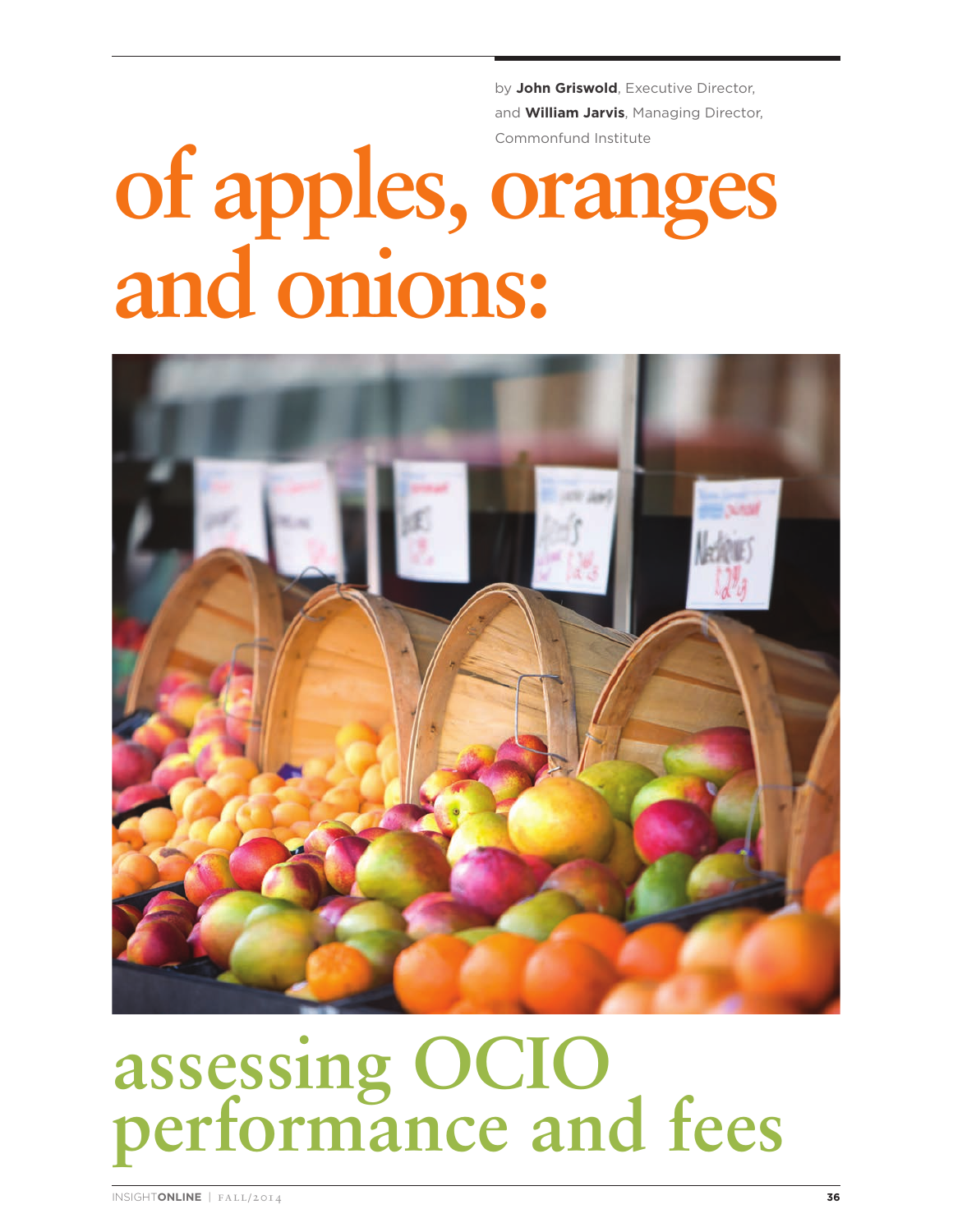

early all CFOs and investment committees consider it. And more than ever are acting upon it: investigating the possibility of an Outsourced CIO (OCIO) to manage

their institution's investments.

When assessing potential OCIO providers, institutions typically first cover two "essential Ps" —the providers' People and Processes. But once that due diligence is completed and the evaluation process enters the final stretch (that is, the waning pages of an RFP), it comes down to two more Ps that are just as critical: Performance and Price. And this is where the reporting can get a little muddy.

The reason: While OCIO providers' people and processes are relatively easy to compare and contrast to determine their value, performance and price are areas where such simple and direct comparisons are more difficult to make. Neither of these categories lends itself to a simple check-the-box evaluation. Rather, drawing comparisons is a complex apples-to-oranges exercise, because there are so many variables to consider in each of those categories.

Complex, but not impossible: Here are some criteria for comparing the price and performance of OCIO candidates.

#### **Performance**

The challenge in determining an OCIO's performance begins with the question of how exactly one wishes to define the term. Is performance return? Is it return within a given risk profile? Is it risk-adjusted?

The fact is, today there is no standardized way to define performance. And if it cannot be singularly and consistently defined, how can it be measured and compared to other providers?

#### ONE SIZE FITS ALL?

Given the multiple variables involved in assembling an institution's investment portfolio, there really is only one simple way that a direct comparison could be made of OCIO performance—that is if portfolio construction were of the one-size-fits-all variety, in which all institutions invest in the same vehicles in the same percentages.

Some OCIOs do indeed employ this "single fund provider" model. The vast majority of OCIOs, however, go the other way, employing a customized approach to assembling a portfolio for each of its institutional clients. They tailor asset allocation to the individual organization's unique investment policy, objectives and strategy. In this customized portfolio realm, direct performance comparisons are not only nearly impossible to draw, but also—given the inconsistencies in construction —virtually meaningless to attempt.

Consider that the OCIO process begins with understanding the purpose of the institution and its fund(s), which leads to a desired set of risk/return guidelines that govern portfolio construction. Under this process, performance is simply an outcome. And, by definition, performance outcomes are as unique as the institutions themselves and should not be compared casually.

Let's back up for a moment and recognize that the reason there is no such thing as a standard definition of performance is that there is no such thing as a standard portfolio construction. After all, the components and allocation of a portfolio are unique to an organization's requirements, its investment policies and objectives, and other considerations. So, if organization A's needs and mandates dictate a more conservative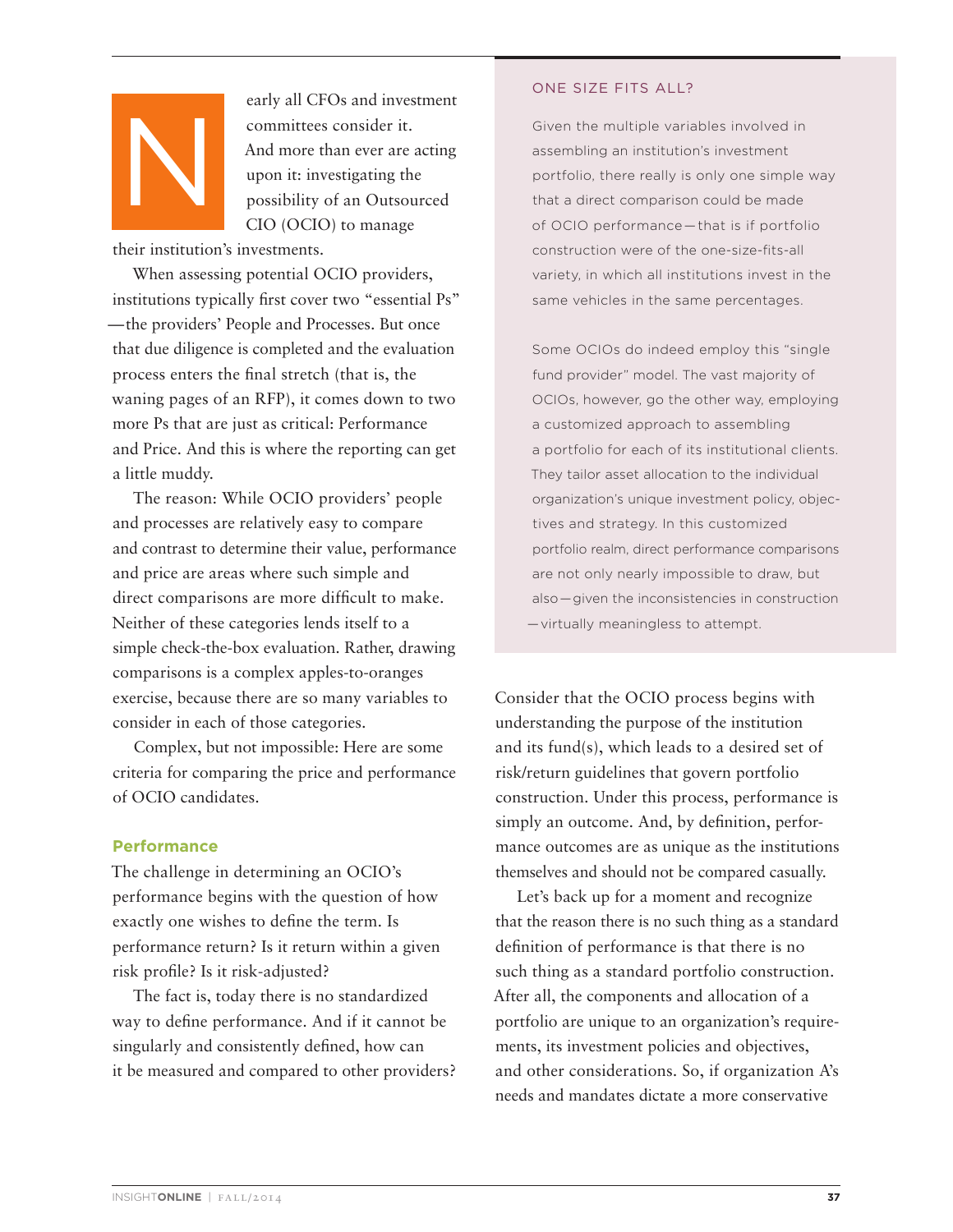#### TIPS FOR COMPARING OCIO PERFORMANCE

Intent on attempting a side-by-side comparison of OCIO performance? Consider these tips.

- $\gg$  Ask all OCIOs to show the percentage of their clients that beat their custom benchmarks, after fees, over standardized time periods (e.g., 1, 3, 5 and 10 years).
- $\gg$  Always ask for net, not gross, returns; similarly, always ask for actual, not backtested, performance.
- $\gg$  Be sure OCIOs include all client portfolio results, rather than a cherry-picked few, in their historical performance.
- Set a breakdown of OCIOs' historical average return by institution size, as well as by asset class as seen in this example from the most recent NACUBO-Commonfund Study of Endowments® (NCSE):

| numbers in percent (%)                                                                                                                      | <b>Total</b><br><b>Institutions</b> | <b>Assets Over</b><br>\$1 Billion | \$501 Million-<br>\$1 Billion | \$101-\$500<br><b>Million</b> | \$51-\$100<br>Million | $$25 - $50$<br>Million | <b>Under</b><br>\$25 Million |
|---------------------------------------------------------------------------------------------------------------------------------------------|-------------------------------------|-----------------------------------|-------------------------------|-------------------------------|-----------------------|------------------------|------------------------------|
|                                                                                                                                             | 835                                 | 82                                | 70 <sup>°</sup>               | 261                           | 166                   | 125                    | 131                          |
| Average FY2013 total return                                                                                                                 | 11.7                                | 11.7                              | 12.0                          | 11.9                          | 11.5                  | 11.4                   | 11.7                         |
| <b>Domestic equities</b>                                                                                                                    | 20.6                                | 21.3                              | 21.5                          | 20.7                          | 20.3                  | 19.2                   | 20.6                         |
| <b>Fixed income</b>                                                                                                                         | 1.7                                 | 1.4                               | 0.5                           | 1.7                           | 2.0                   | 2.3                    | 1.9                          |
| <b>International equities</b>                                                                                                               | 14.6                                | 14.9                              | 15.6                          | 14.4                          | 14.7                  | 14.9                   | 13.1                         |
| Alternative strategies                                                                                                                      | 8.3                                 | 10.6                              | 11.0                          | 9.1                           | 7.4                   | 6.5                    | 4.8                          |
| Private equity (LBOs, mezzanine,<br>M&A funds and international<br>private equity)                                                          | 9.1                                 | 12.5                              | 9.8                           | 7.3                           | 8.9                   | 11.8                   | $\ast$                       |
| Marketable alternative strategies<br>(hedge funds, absolute return,<br>market neutral, long/short, 130/30,<br>event-driven and derivatives) | 10.5                                | 11.9                              | 13.1                          | 10.5                          | 9.9                   | 8.2                    | 8.2                          |
| Venture capital                                                                                                                             | 6.1                                 | 9.7                               | 3.6                           | 5.4                           | 3.9                   | $\ast$                 | $\ast$                       |
| Private equity real estate<br>(non-campus)                                                                                                  | 8.5                                 | 8.8                               | 9.9                           | 9.6                           | 4.6                   | 8.1                    | $\ast$                       |
| Energy and natural resources                                                                                                                | 4.7                                 | 5.5                               | 6.8                           | 3.9                           | 3.8                   | 0.3                    | $\ast$                       |
| Commodities and managed futures                                                                                                             | $-6.1$                              | $-8.3$                            | $-6.1$                        | $-6.7$                        | $-5.0$                | $-4.3$                 | $-6.4$                       |
| Distressed debt                                                                                                                             | 14.8                                | 18.0                              | 17.8                          | 12.9                          | 13.3                  | $\ast$                 | $\ast$                       |
| Short-term securities/cash/other                                                                                                            | 1.2                                 | 0.8                               | 0.9                           | 1.8                           | 0.7                   | 0.7                    | 1.2                          |
| Short-term securities/cash                                                                                                                  | 0.3                                 | 0.6                               | 0.2                           | 0.4                           | 0.2                   | 0.4                    | 0.1                          |
| <b>Other</b>                                                                                                                                | 5.3                                 | $\ast$                            | $\ast$                        | 6.0                           | 3.0                   | $\ast$                 | 5.9                          |

#### **Average Net Return by Asset Class for Fiscal Year Ended June 30, 2013**

\*sample size too small to analyze

Source: NACUBO—Communfund Study of Endowments, 2013

portfolio mix, and organization B's needs and mandates dictate a more aggressive allocation, the performance of those portfolios should not be compared.

Peel that onion a little further, and one uncovers still more variables. Consider, for example, an institution's investment mandate. An endowment

may establish, say, a 4.5 percent real (i.e., after inflation and fees) return benchmark, while a foundation may establish one of 5.5 percent real. Two different types of institutions, two different goals, two different portfolios.

Another layer: An institution may dictate constraints and prohibitions on its investments (for instance, no hedge funds, no tobacco,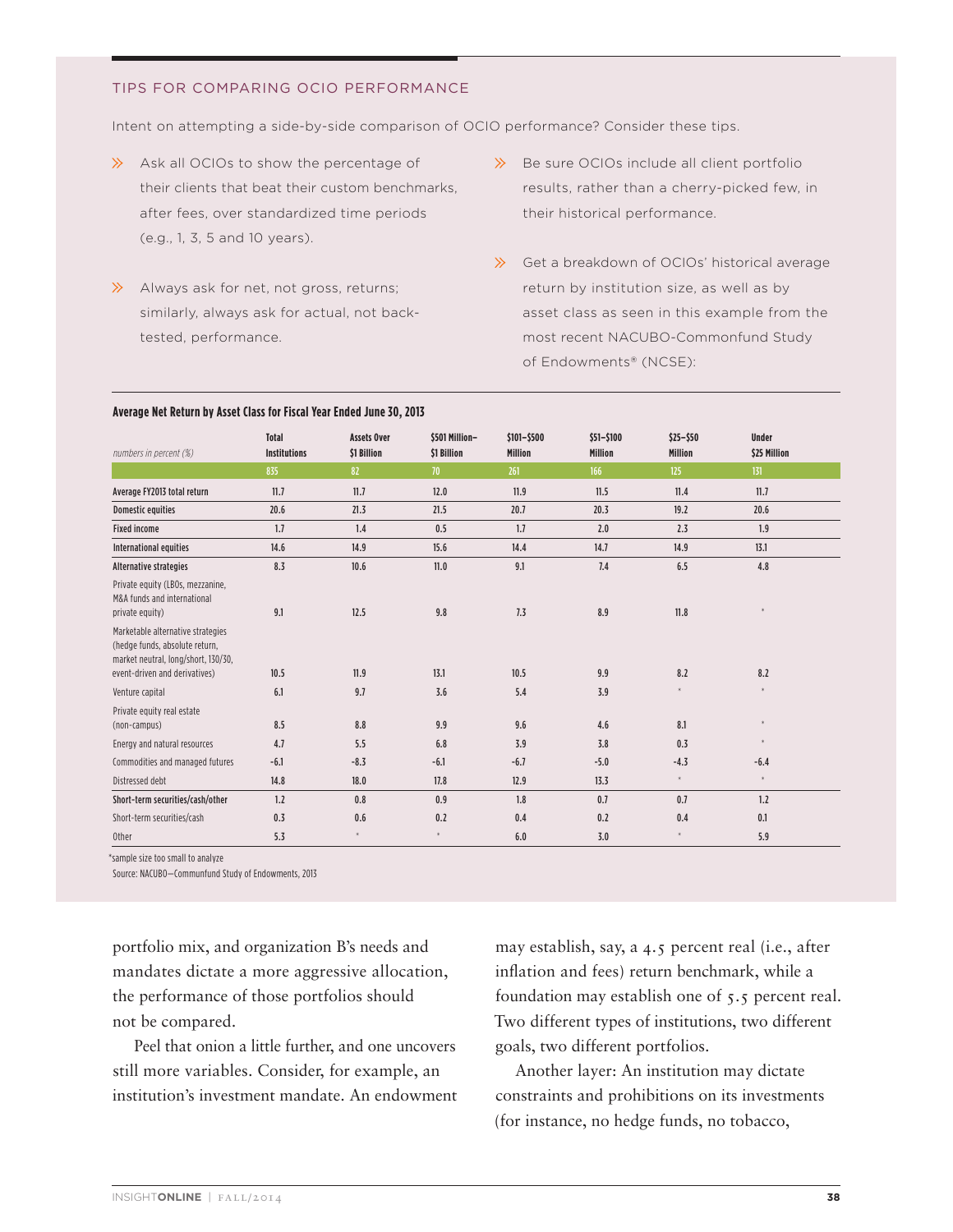no alcohol, etc.), while another may not. Again, two sets of rules that result in two different portfolios.

Given the above differences in portfolio construction, attempting to compare performance is like trying to keep score of a game in which the teams are playing on two different fields.

#### **Price**

Many institutions conducting an OCIO search will claim price doesn't matter. But everyone knows that it does. And the fact that it doesn't appear until the last few pages of an RFP belies the weight that fees ultimately carry in the decision-making process. Fees are rarely noted in surveys as being among the most important criteria in OCIO selection, but committee decisions often cite cost as a key deciding factor.

It's a simple enough question: "What are your fees?" The answer isn't quite so simple, or even as quantitative. In fact, when asked what it costs to manage their portfolios, few institutions can actually cite a hard and fast number.

OCIO fees are determined by many of the same client considerations that drive performance differences: client type and size; investment committee mandates and objectives; governance models; and investment strategies and asset allocations. For example, active (vs. passive) management and/or investing in separate accounts, commingled funds or partnerships may increase fees. And institutions may be willing to pay more for OCIOs' fiduciary responsibility and operational expertise.

#### PARSING FEES

Here are the most common external fees that an institution incurs in its investment management costs:

#### Portfolio construction and management

Direct investment and management fees<sup>1,2</sup> Carry/incentive fees<sup>2</sup>

Activity and transaction-related fees Trading and brokerage costs<sup>2</sup>

Prime brokerage fees $2$ Custody fees<sup>1,2</sup> Administrative oversight Audit fees1,2 Legal fees $1,2$ Administrator fees<sup>1,2</sup> 1 Generally included in investment cost

#### **Fees vs. costs**

2 Generally netted against returns

One challenge in determining total outlay for investment management is, frankly, defining one's terms, as in fees paid vs. total costs. In a recent Commonfund survey, most institutions could only offer estimates of their investment management costs—ranging from 64 to 80 basis points. However, those numbers failed to account for ancillary fees such as custody, legal and other costs (see the sidebar above). Once those are factored in, the actual total cost easily exceeds 100 bps and can approach 170 bps.

| COST OF Managing Investment Programs for Fiscal Year ZVIS |                              |                                   |                               |                        |                       |                        |                       |  |  |
|-----------------------------------------------------------|------------------------------|-----------------------------------|-------------------------------|------------------------|-----------------------|------------------------|-----------------------|--|--|
|                                                           | Total<br><b>Institutions</b> | <b>Assets Over</b><br>\$1 Billion | \$501 Million-<br>\$1 Billion | \$101-\$500<br>Million | \$51-\$100<br>Million | $$25 - $50$<br>Million | Under<br>\$25 Million |  |  |
| <b>Responding institutions</b>                            | 710                          | 46                                | 54                            | 231                    | 155                   | 111                    | 113                   |  |  |
| Average cost (\$ in thousands)                            | 1.707                        | 15.130                            | 4.681                         | 1.395                  | 374                   | 189                    | 85                    |  |  |
| Average cost (basis points)                               | 64                           | 74                                | 74                            | 70                     | 55                    | 57                     | 61                    |  |  |
| Median cost (basis points)                                |                              | 50                                | 52                            | 58                     | 48                    | 45                     | 56                    |  |  |

#### **Cost of Managing Investment Programs for Fiscal Year 2013**

Source: NACUBO—Communfund Study of Endowments, 2013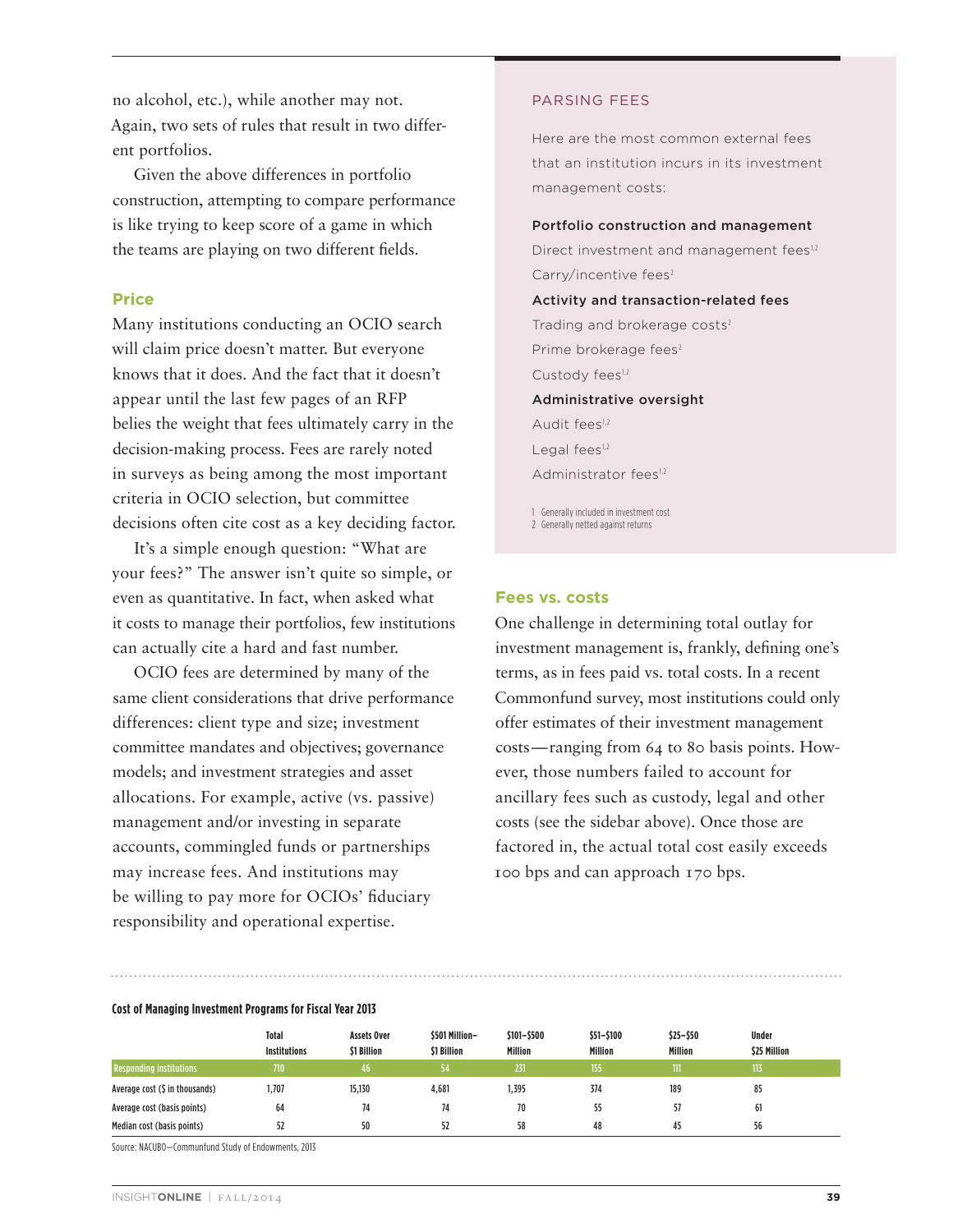#### WHICH FEES INSTITUTIONS INCLUDE IN THEIR COST CALCULATIONS

#### **Included in Cost Calculations**\*

| numbers in percent (%)                               | <b>Total</b><br><b>Institutions</b> | <b>Assets Over</b><br>\$1 Billion | \$501 Million-<br>\$1 Billion | $$101 - $500$<br><b>Million</b> | $$51 - $100$<br><b>Million</b> | $$25 - $50$<br><b>Million</b> | <b>Under</b><br>\$25 Million |  |
|------------------------------------------------------|-------------------------------------|-----------------------------------|-------------------------------|---------------------------------|--------------------------------|-------------------------------|------------------------------|--|
| <b>Responding institutions</b>                       | 662                                 | 47                                | 55                            | 217                             | 141                            | 100                           | 102                          |  |
| Asset management fees and<br>mutual fund expenses    | 86                                  | 83                                | 85                            | 90                              | 85                             | 83                            | 81                           |  |
| <b>Direct expenses</b>                               | 55                                  | 81                                | 91                            | 67                              | 48                             | 34                            | 28                           |  |
| Incentive/performance fees<br>paid to asset managers | 15                                  | 38                                | 35                            | 18                              |                                |                               |                              |  |
| Internal staff                                       | 20                                  | 79                                | 56                            | 21                              |                                |                               |                              |  |
| Consultant/outsourcing fees                          | 66                                  | 72                                | 95                            | 81                              | 63                             | 41                            | 42                           |  |
| <b>Other</b>                                         | 11                                  | 28                                | 20                            | 12                              |                                |                               |                              |  |

\*multiple responses allowed

Source: NACUBO—Communfund Study of Endowments, 2013

Extending this concept into the OCIO realm, a key factor that makes fee comparisons challenging is that, often, institutions evaluating OCIOs confuse fees paid with total costs. When an institution asks an OCIO "What are your fees?" and the response is, say, 35 basis points, some investment committees may be taken somewhat aback—especially when the number is compared with a consultant's typical base fee of 10 basis points plus travel.

Again, though, just as in the performance realm, it's an apples-and-oranges comparison. And when a few important considerations are taken into account, institutions typically find that the "10 vs. 35" comparison is an invalid measure.

Note that an institution pays all these external fees whether they use a consultant or an OCIO. If one were to list out consultants' and OCIOs' fees in similar fashion, their respective total costs would actually be quite similar.

An important step to take, then, in evaluating and comparing fees is to separate the OCIO's own fee from other underlying charges. (Note: An OCIO that values transparency will be able to parse fees for you.) Only when that is accomplished can an institution accurately measure and compare fees.

#### **Added value**

Another important consideration in comparing fees is understanding an OCIO's additional duties and resulting value.

Let's say that an OCIO offers more than just investment advice, and expands its expertise to more holistic financial guidance. That OCIO should be viewed as providing sizable added value and be compensated accordingly. In addition, if that OCIO provides back-office duties (which, incidentally, consultants generally do not provide), a higher fee is similarly warranted. Also, if the OCIO is taking on the responsibilities of an in-house, full-time employee(s) reconciling books, managing cap calls/distributions, etc.—it's important to account for the cost savings of that employee(s) in fee calculations and comparisons.

#### **Different fee models**

A third important consideration in comparing fees is the same lack of standardization found in performance metrics. There are several different types of fee models in the OCIO realm, and it's important to peel the onion (again) in order to decipher them. Among the options: "flat fee" and the "flat-fee-plus-incentive/carry."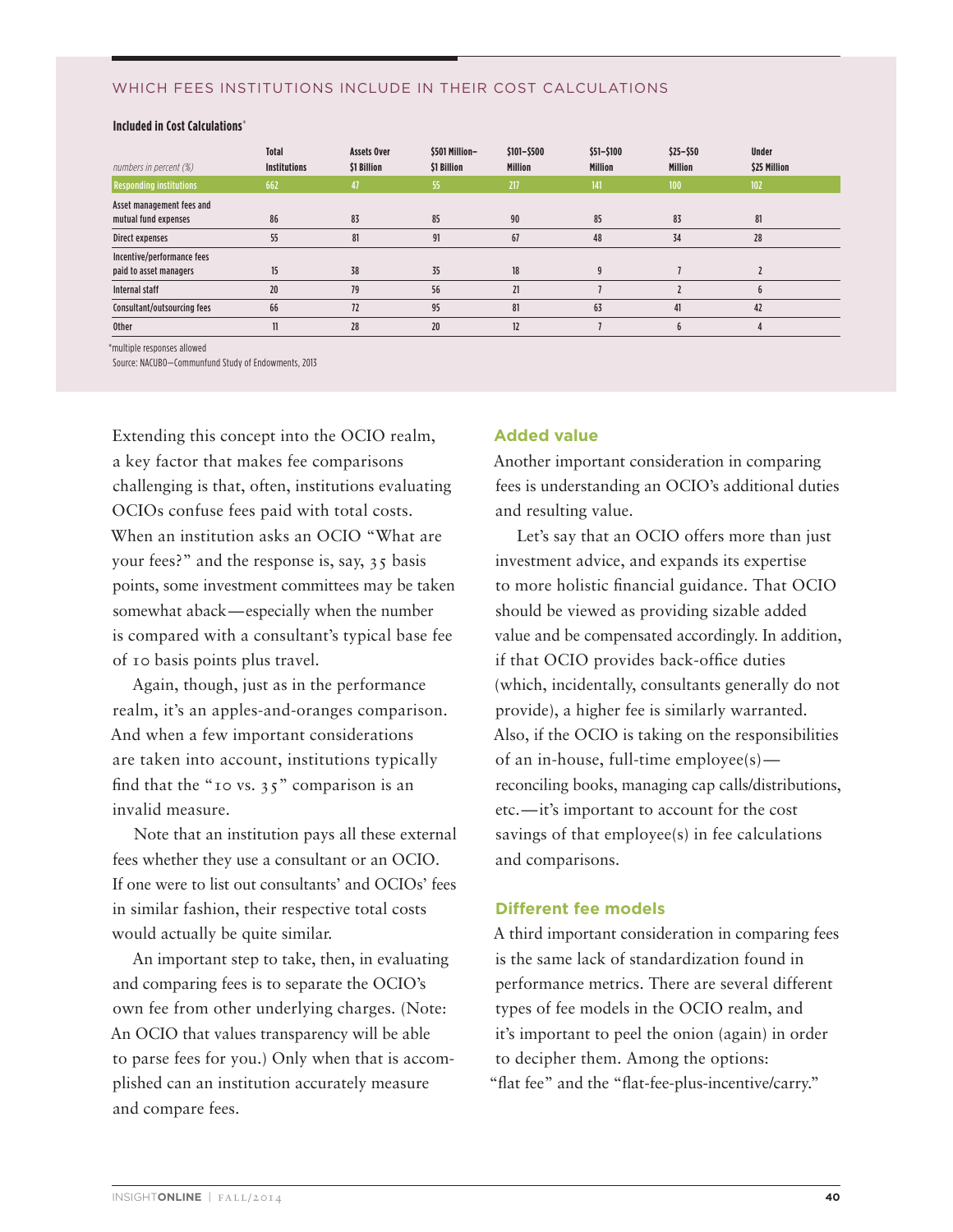### **In evaluating OCIOs, keep in mind that assessing performance**

## **is not a simple check-the-box exercise.**

While the flat fee model is self-explanatory, the flat-fee-plus-incentive/carry model entails a number of variables that muddy the comparison waters. Among those variables: benchmarks, time frames (over what time frame will the incentive be calculated?), and percentage of "clawback," or fees refunded due to unique circumstances.

The flat-fee-plus-incentive/carry model has proven to be controversial over the years. Some institutions embrace it, believing that it incents higher performance from their OCIOs. Other institutions are less sanguine, contending that a fee-plus-incentive structure incentivizes the OCIO to take greater, potentially inappropriate risks in pursuit of the benchmarks that earn them performance bonuses.

#### **Not just checking boxes**

At first blush, performance and price may seem straightforward, quantitative measures. But they are far from simple matrices. In evaluating OCIOs, keep in mind that assessing performance and fees is not a check-the-box exercise. History has shown that it actually takes more time and effort to decipher these two seemingly quantitative categories than the qualitative ones, such as people and processes.

The CFO and investment committee need to consider and understand fees and performance in the right way, in both upfront selection process and on an ongoing basis, in order to make a prudent OCIO selection. IN